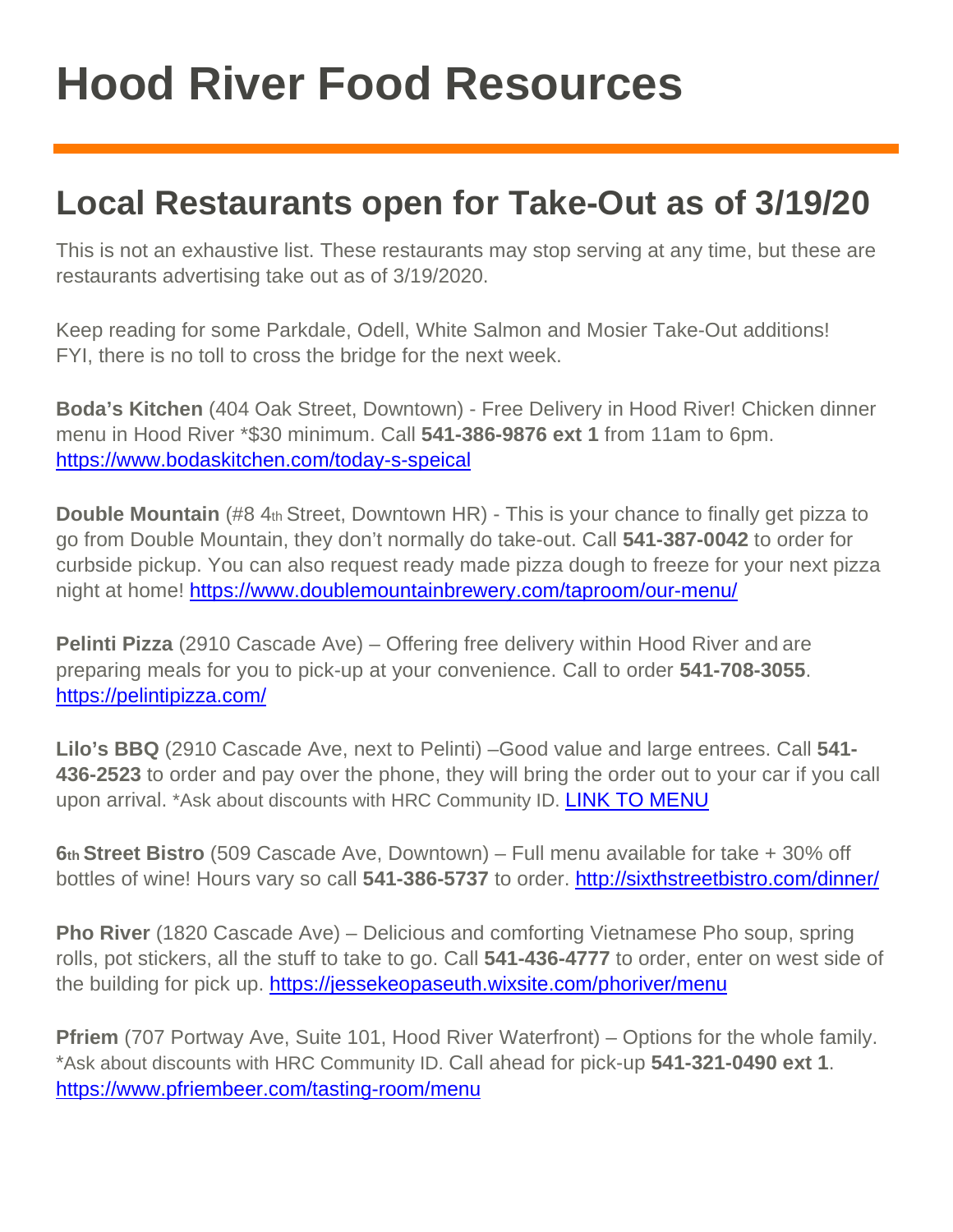**Twin Peaks Drive In** (1734 Tucker Road) – Super tasty burgers and fries, extensive menu and affordable. Order online or call in **541-386-4460**.<http://ordertwin.com/>

**Lake Taco** (1213 June Street) – Make sure you check for yummy specials before ordering. \*Ask about discounts with HRC Community ID. Call **541-386-2276**. [LINK TO MENU](https://www.facebook.com/pages/category/Mexican-Restaurant/Lake-Taco-881982101814163/)

**Hood River Taqueria** (1210 13th Street) – Classic Mexican food to go, menu not available online. Please call to order for pick up **541-387-3300**.

**El Cuate Burgers and Tacos** (419 State Street, HR News parking lot) – Incredible burger and tacos from this bright red truck. Stop by to order, now open until 5:30pm. **541-380-3493**  [LINK TO MENU](https://www.menupix.com/menudirectory/menu.php?id=28058977)

**Sushi Okalani** (109 1<sub>st</sub> Street, Downtown) – Sushi to go, tempura, noodles and teriyaki too! Call to order for pick up from 5pm to 8pm **541-386-7423**.<http://sushiokalani.com/dinner.html>

**River Daze Café** (202 Cascade Ave, Downtown HR) – 7:30am to 5pm. Fresh, local breakfast and lunch. Call **541-308-0246** to order for pick up.<http://riverdazecafe.com/menu/>

**Pine Street Bakery** (1103 12th Street, HR Heights) – Bread and Pastries. Order and pay over the phone, they will meet you at the curb if you prefer. Call **541-386-1719** option 2 to order. <https://www.pinestreetbakery.com/offerings>

**Thai House Hood River** (1302 13th Street, HR Heights) – Delicious Thai food at a great value. Order and pay over the phone at **541-436-0509** or use their online ordering service during business hours.<https://thaihousehoodriveror.smiledining.com/>

**Romuls** (315 Oak Street, Downtown HR) –Recommended for take-out. They have online ordering system or give them a call **541-436- 4444** <http://www.romuls.com/menu/>

**Tilly Jane's** (1803 12th St, Hood River Heights) – Posting take-out specials on their Facebook page. Order over the phone, call when you get there and they will bring it to your car! Full menu available. \*Ask about discounts with HRC Community ID. **541-436-4395**  <https://www.facebook.com/tillyjanesHR/>

**Solstice Pizza** (501 Portway Ave, HR Waterfront) – Update\*\*\* Closed until April 1st.

**Farm Stand in the Gorge** (1009 12th Street) – Offering Take-out of their usual deli menu. Soups, smoothies and sandwiches. **541-386-4203** <http://farmstandinthegorge.com/>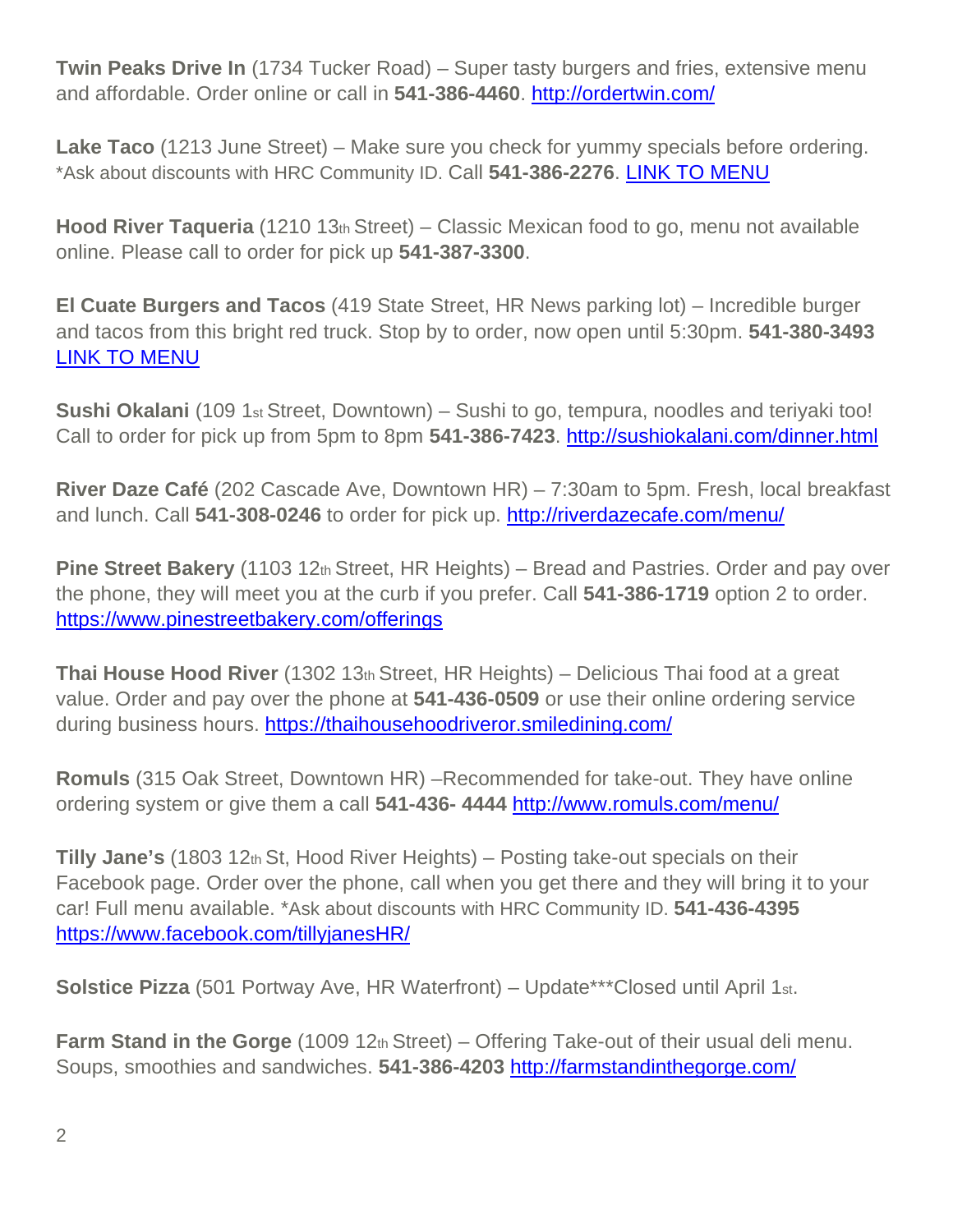**Kickstand Coffee & Kitchen** (1235 State Street, Hood River) – Going live 3/19 Kickstand is offering no touch takeout and delivery options, Thursday thru Sunday from 4-8pm. Order online or over the phone. \*Ask about discounts with HRC Community ID. **541-436-0016**  <https://www.kickstandcoffee.net/>

**10 Speed Coffee Bar** (1412 13th Street, HR Heights) – Offering to-go services with curbside pick-up if you call ahead. **541-386-3165**. <http://10speedcoffeebar.com/coffee-bar/>

**Ferment Brewing Company** (403 Portway Ave, HR Waterfront) - Ferment is operating out of a new take-out window from 12:00 to 7:00 daily offering to-go food & growlers, growlers and bottles. **541-436-3499** <https://www.fermentbrewing.com/lunch-dinner>

**Solera Brewery** (4945 Baseline Drive, Parkdale) - Beginning Thursday, 3/19 Solera Brewery will be your beer to-go, and fast food drive through in Parkdale during their normal hours. You have to call in to order: **541-352-5500** <https://www.solerabrewery.com/>

**Grateful Vineyard** (6650 Trout Creek Ridge, Mt Hood) - New Togo **S** hours are 3-7pm Friday, Sat, Sun, Mon and Tuesday so CALL **541-806-7070**. Family dinner deals on Pizza, Wine, Cider, Beer growlers, salads.<https://www.gratefulvineyards.com/>

**Apple Valley BBQ** (4956 Baseline Drive, Parkdale) - open regular hours Wed-Sunday 11-8 with their full menu for to go orders only for the next month. Call ahead if possible. **541-352-3554**  <https://applevalleybbq.com/full-menu-1>

**Michoacan Grill** (3405 Odell Highway, Odell) - We are open Tuesday to Sunday 10 a.m. to 8 p. mfor takeaway. Full menu is available. Please call and place your order ahead of time. When you get to the restaurant. Please call and let us know you have arrived. **541-354-2900** [LINK TO](https://s3-media4.fl.yelpcdn.com/bphoto/KJoChvSOruYWRVChfdC0Ow/o.jpg) MENU

**Feast Market & Deli** (151 E Jewett Blvd, White Salmon) - Feast will continue to offer lunch menu and deli foods to go as well as meat, seafood, wine and grocery 509-637-6886 <http://feastmarket.org/>

**Everybody's Brewing** (177 E Jewett Blvd, White Salmon) - Offering to-go orders, take-nbake dinners, packaged beer, and growler fills! Place your order over the phone at 509-637- 2774.<https://everybodysbrewing.com/pages/menu>

**Henni's** (120 E Jewett Blvd, White Salmon) – Only available 3/18 thru Saturday from 5 to 8pm. You can call to order, but the best experience is online since they will have only a limited menu available. 509-493-1555<https://henniskitchenandbar.mobilebytes.com/>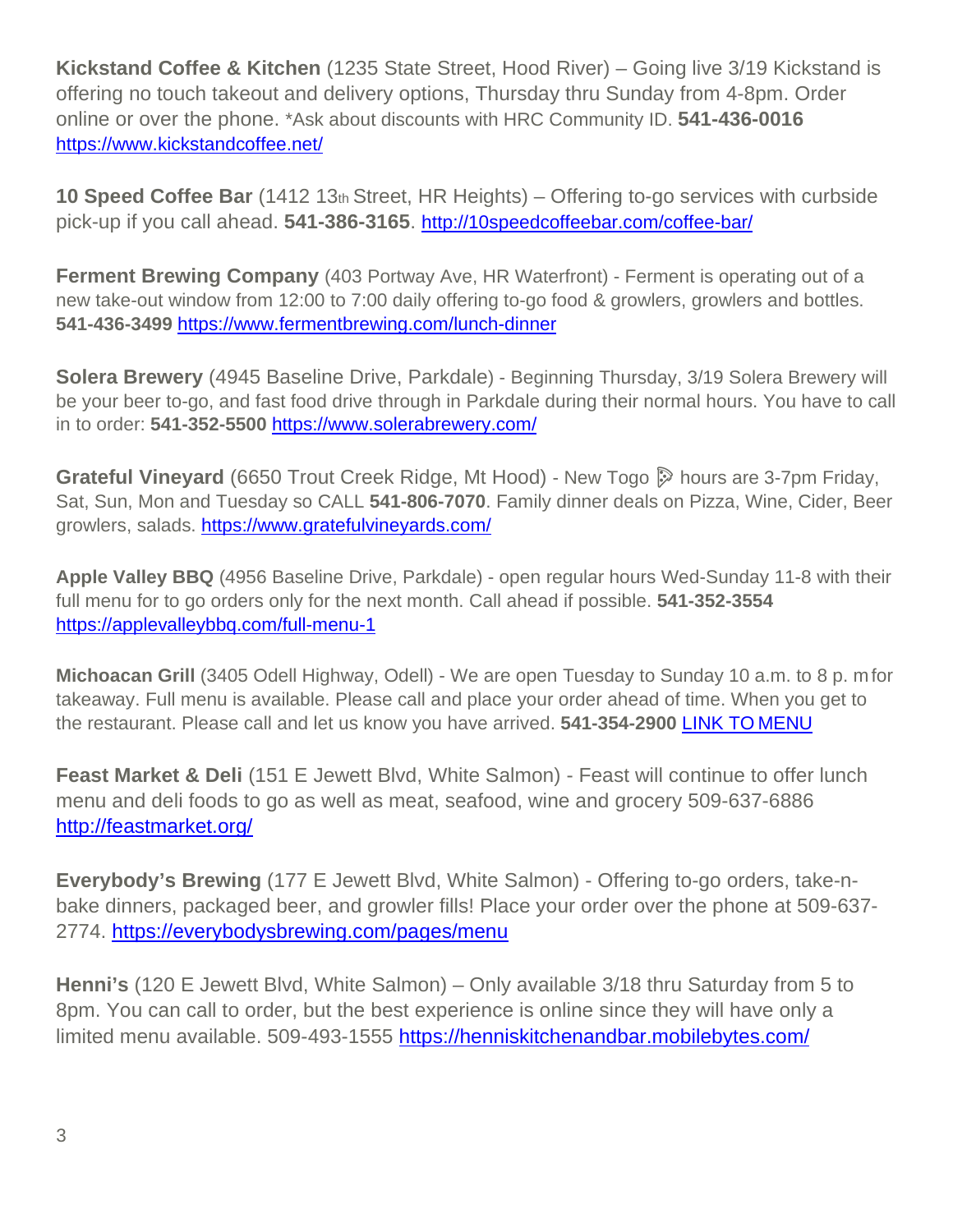**Pioneer Pizza Kitchen** (216 E Jewett Blvd, White Salmon) - OPEN for take out! Order a pizza or burger online and get 10% off! Now offering bottles of wine and growlers of draft to wash down all that tasty pizza! Call 509-493-0028 or order online <http://www.pioneerpizzakitchen.com/>

**The Huck Truck** (415 W. Steuben Street, Bingen) – Juicy burgers 11-3pm daily! Call or text your order to Erik at **808-280-0769** <http://www.thehucktruck.com/menu>

**Mosier Company** (904 2nd Ave, Mosier) – Taking orders by phone Thursday – Monday 4-8pm. 541 399-8282<https://www.mosiercompany.com/>

### **Grocery Resources**

**Rosauers** (12th Street, Hood River Heights) – Announced 3/18 they have set aside Tuesday and Thursday mornings from 7am to 9am for senior and at-risk customers to include pregnant women and those with compromised immune systems. Starts Thursday 3/19.

**Safeway** (Columbia Street, Hood River) – Also announced 3/18 they have set aside the same days and hours, Tuesday and Thursday mornings from 7am to 9am for senior and at-risk customers to include pregnant women and those with compromised immune systems. Starts Thursday 3/19.

**Fred Meyer in the Dalles** (1215 West 6th St, The Dalles) – Fred Meyer lets you shop and pay online and pick up your groceries at the store for a small fee of 4.95. Call **541-296-1700** if you have questions.<https://www.fredmeyer.com/stores/details/701/00372>

**Mothers Marketplace** (106-OR35, by Tum-a-Lum Lumber, Hood River) –Great local produce, bulk items and pre-made sandwiches etc. Call them with any questions **541-387- 2202**.<http://mothersmarketplace.net/>

**Farm Stand in the Gorge** (1009 12th Street) –Organic grocer with great local meat and produce. You can find all the essentials here if you NEED them. We always suggest having someone shop for you if possible. **541-386-4203** <http://farmstandinthegorge.com/>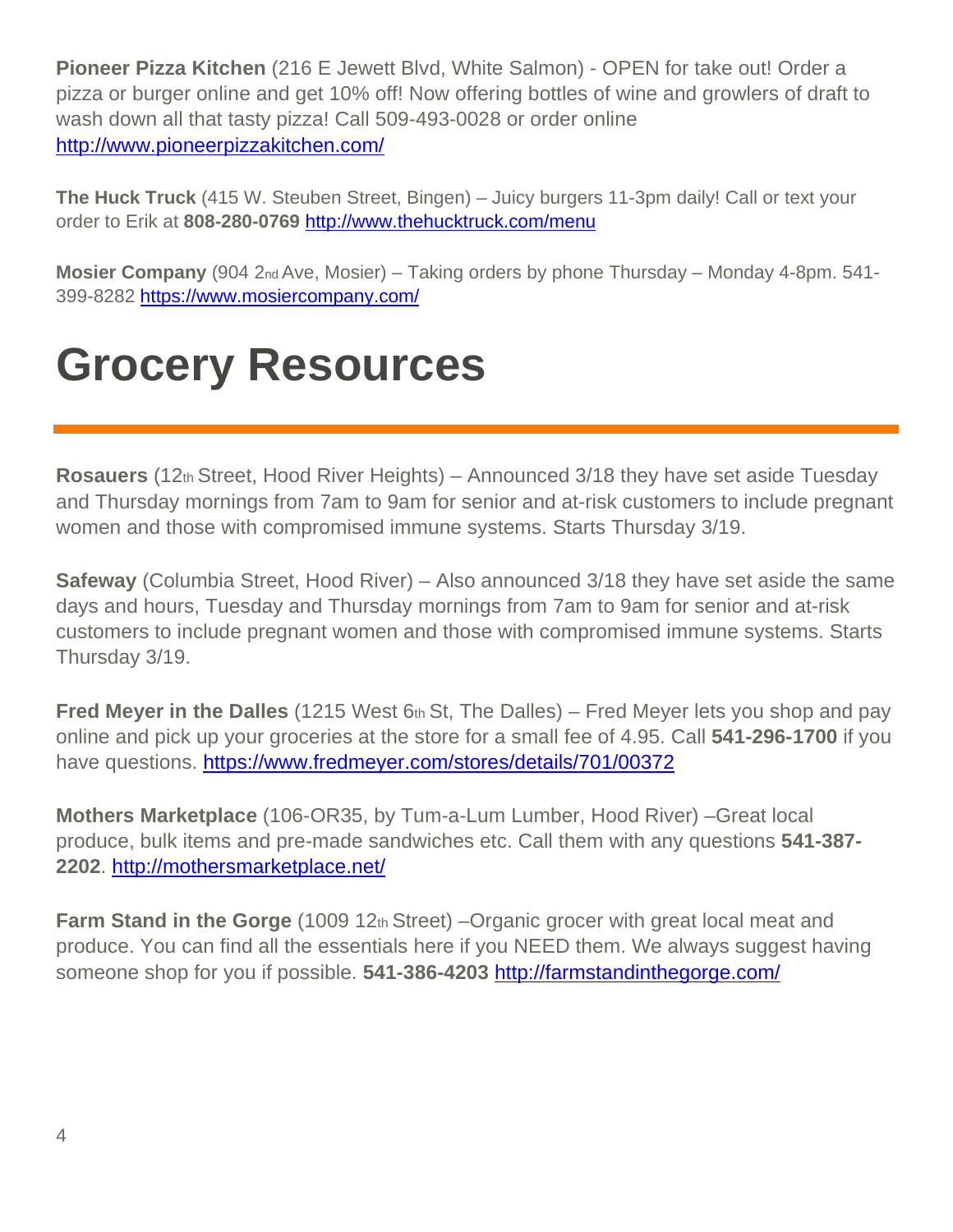**Mid Valley Market** (3380 Odell Highway, Downtown Odell) – This is a smaller grocery store up in the valley.. **541-354-2599** <http://www.familyfoodsstores.com/odell.html>

**McIsaacs** (4990 Baseline Drive, Parkdale) – Another smaller store located in Parkdale. **541-352-6323** <https://www.mthoodgrocery.com/>

**Mercado Guadalajara** (1802 12th street, Hood River Heights) – Another smaller store located in the Heights. **541-387-0426**. No website.

**Amazon** has a ton of options for ordering staples and some fresh foods online. <https://www.amazon.com/>